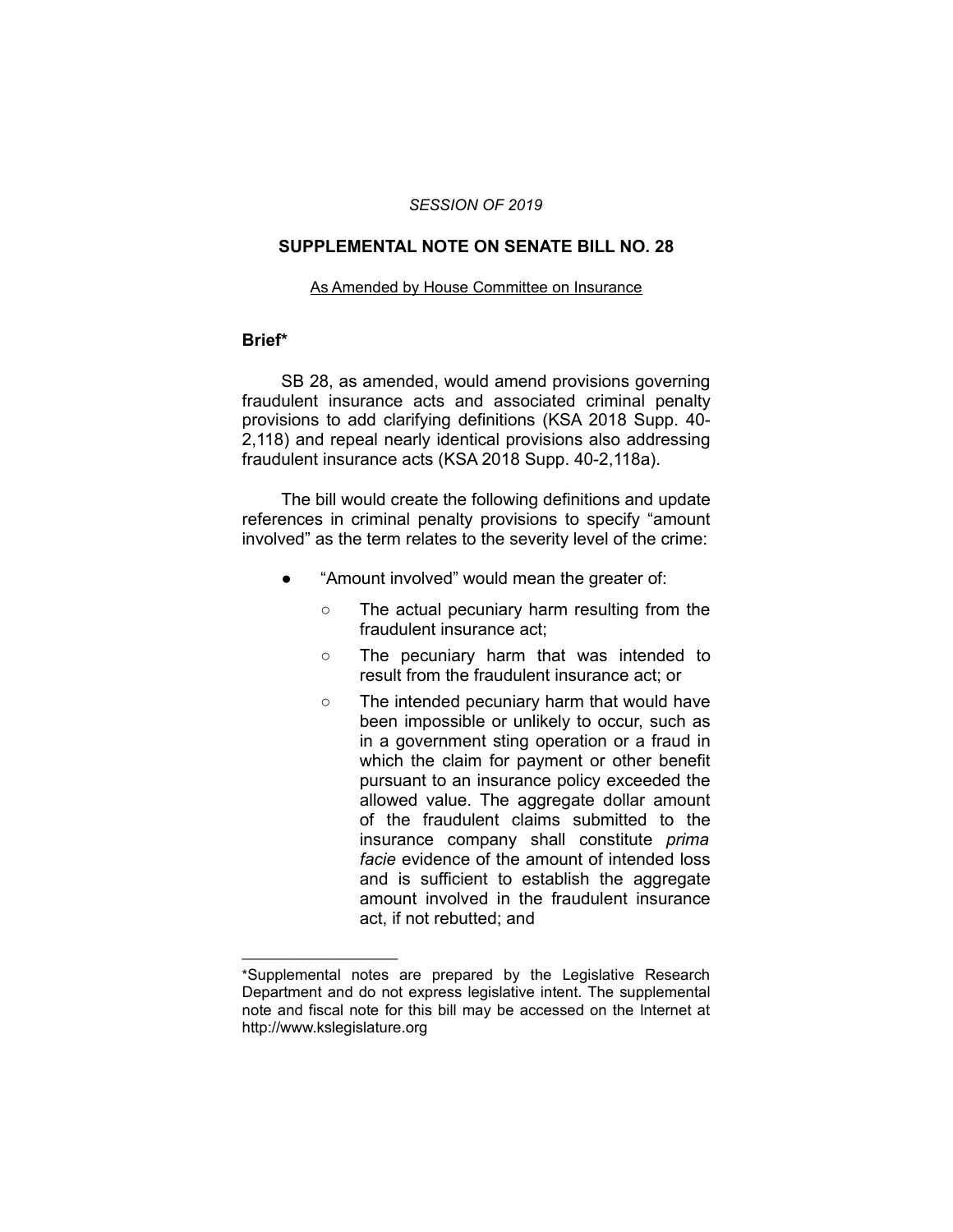"Pecuniary harm" would mean harm that is monetary or that otherwise is readily measurable in money, and does not include emotional distress, harm to reputation, or other non-economic harm.

# **Background**

SB 28 previously addressed risk-based capital (RBC) instructions. The provisions previously contained in SB 28 were placed in SB 66 by the House Committee on Insurance. [*Note*: See the supplemental note on SB 66 for more information on RBC instructions.] SB 28, as described in this supplemental note, only includes the provisions of HB 2213, as amended by the House Committee on Insurance.

## *HB 2213 (Fraudulent Insurance Acts)*

HB 2213 was introduced by the House Committee on Corrections and Juvenile Justice at the request of the Office of the Attorney General. The bill was referred to the House Committee on Insurance.

In the House Committee hearing on February 25, 2019, an Assistant Attorney General in the Fraud and Abuse Litigation Division (Division) provided testimony in support of the bill, noting as of July 1, 2017, the Kansas Insurance Department (Department) began forwarding all cases of criminal insurance fraud to the Division for potential criminal prosecution. The conferee also noted the bill codifies and clarifies what "amount involved" means and mirrors the definition for "aggregate amount of payments illegally claimed" in the Kansas Medicaid Fraud Control Act. Both statutes, the conferee continued, criminalize the making of fraudulent claims. The conferee also noted the repeal of the second statute pertaining to fraudulent insurance acts (KSA 2018 Supp. 40-2,118a) is requested as the only present difference between the two statutes is the means by which